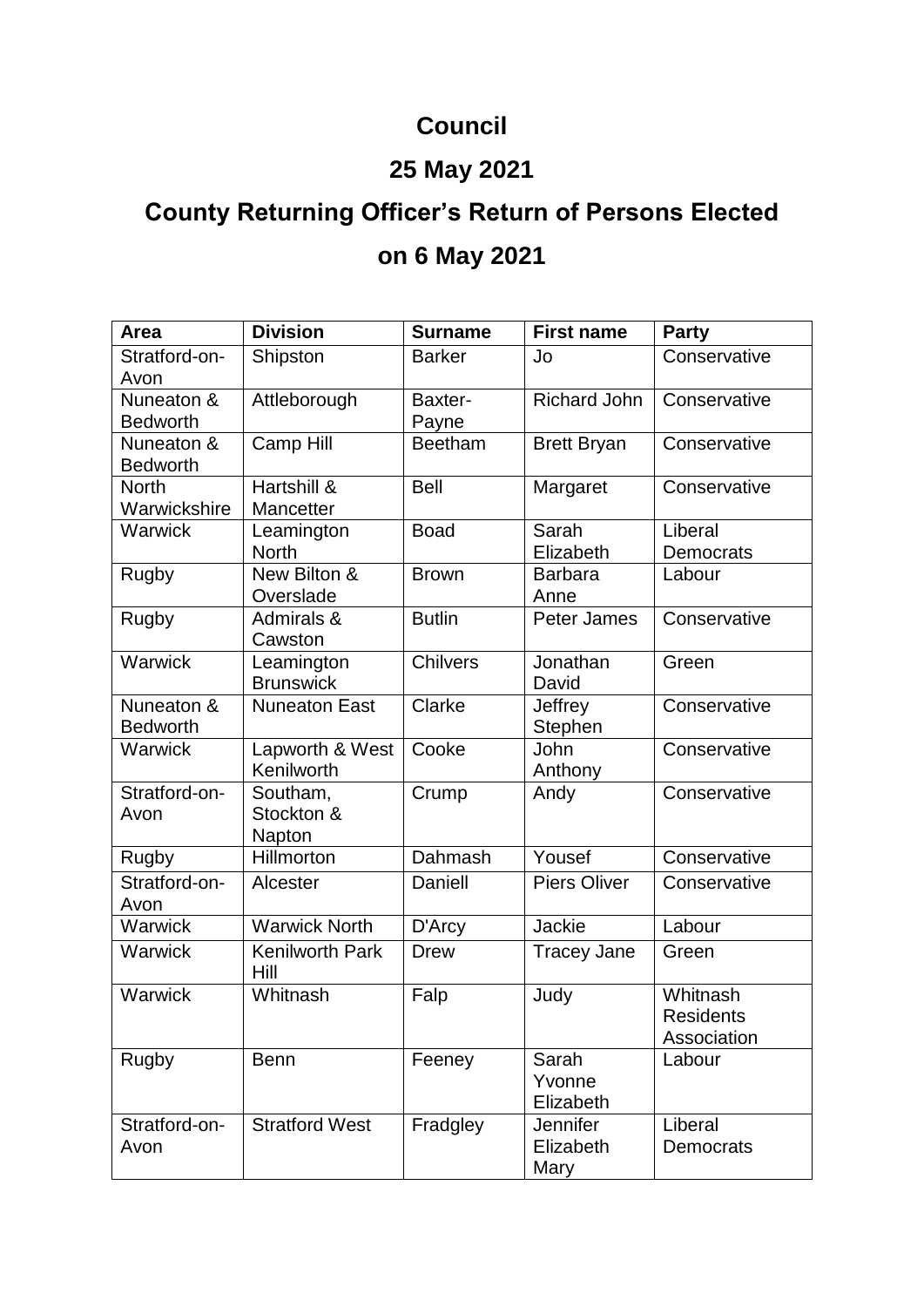| Warwick               | Leamington                          | Gifford          | <b>Bill</b>                | Liberal      |
|-----------------------|-------------------------------------|------------------|----------------------------|--------------|
|                       | <b>Milverton</b>                    |                  |                            | Democrats    |
| Nuneaton &            | <b>Bedworth West</b>                | Gilbert          | Pete                       | Conservative |
| <b>Bedworth</b>       |                                     |                  |                            |              |
| Nuneaton &            | Arbury                              | Golby            | Clare                      | Conservative |
| <b>Bedworth</b>       |                                     |                  |                            |              |
| Nuneaton &            | <b>Bedworth</b>                     | Hammersley       | <b>Brian Kevin</b>         | Conservative |
| <b>Bedworth</b>       | Central                             |                  |                            |              |
| <b>Warwick</b>        | <b>Warwick West</b>                 | Holland          | <b>John Richard</b>        | Labour       |
| Stratford-on-         | Arden                               | Horner           | John                       | Conservative |
| Avon                  |                                     |                  | <b>Nicholas</b>            |              |
| <b>North</b>          | Coleshill South &                   | Humphreys        | Dave                       | Conservative |
| Warwickshire          | Arley                               |                  |                            |              |
| <b>North</b>          | Polesworth                          | <b>Humphreys</b> | Marian                     | Conservative |
| Warwickshire          |                                     |                  |                            |              |
| <b>North</b>          | Kingsbury                           | Jenns            | Andy                       | Conservative |
| Warwickshire          | <b>Bilton &amp; Hillside</b>        | Kaur             | Kam                        | Conservative |
| Rugby                 |                                     |                  |                            |              |
| Nuneaton &            | Stockingford                        | Kennaugh         | <b>Jack Alan</b>           | Conservative |
| <b>Bedworth</b>       |                                     |                  | Charlie                    |              |
| Stratford-on-<br>Avon | <b>Studley</b>                      | Kerridge         | Justin                     | Conservative |
| Stratford-on-         | Feldon                              | Kettle           | Anthony Lee<br>Christopher | Conservative |
| Avon                  |                                     |                  | <b>John Michael</b>        |              |
| Nuneaton &            | <b>Bedworth North</b>               | Markham          | Sue                        | Conservative |
| <b>Bedworth</b>       |                                     |                  |                            |              |
| Warwick               | Budbrooke &                         | Matecki          | Jan Baltazy                | Conservative |
|                       | Bishop's                            |                  |                            |              |
|                       | <b>Tachbrook</b>                    |                  |                            |              |
| Warwick               | Leamington                          | Millar           | Sarah                      | Labour       |
|                       | Clarendon                           |                  |                            |              |
| Stratford-on-         | Kineton & Red                       | <b>Mills</b>     | Chris                      | Conservative |
| Avon                  | Horse                               |                  |                            |              |
| Nuneaton &            | Bulkington &                        | Morgan           | Jeff                       | Conservative |
| <b>Bedworth</b>       | Whitestone                          |                  |                            |              |
| Stratford-on-         | Wellesbourne                        | O'Donnell        | Penny-Anne                 | Conservative |
| Avon                  |                                     |                  |                            |              |
| Stratford-on-         | Bidford &                           | Pemberton        | Daren Philip               | Conservative |
| Avon                  | Welford                             |                  | Franz                      |              |
| Nuneaton &            | <b>Nuneaton Abbey</b>               | <b>Phillips</b>  | Caroline                   | Labour       |
| <b>Bedworth</b>       |                                     |                  | <b>Suzanne</b>             |              |
| <b>Warwick</b>        | Cubbington &<br><b>Leek Wootton</b> | Redford          | Wallace                    | Conservative |
| <b>Rugby</b>          | Dunsmore &                          | <b>Roberts</b>   | Howard                     | Conservative |
|                       | Leam Valley                         |                  | David                      |              |
| <b>Warwick</b>        | Leamington                          | <b>Roberts</b>   | Will                       | Green        |
|                       | <b>Willes</b>                       |                  |                            |              |
| Stratford-on-         | <b>Stratford South</b>              | Rolfe            | Kate                       | Liberal      |
| Avon                  |                                     |                  |                            | Democrats    |